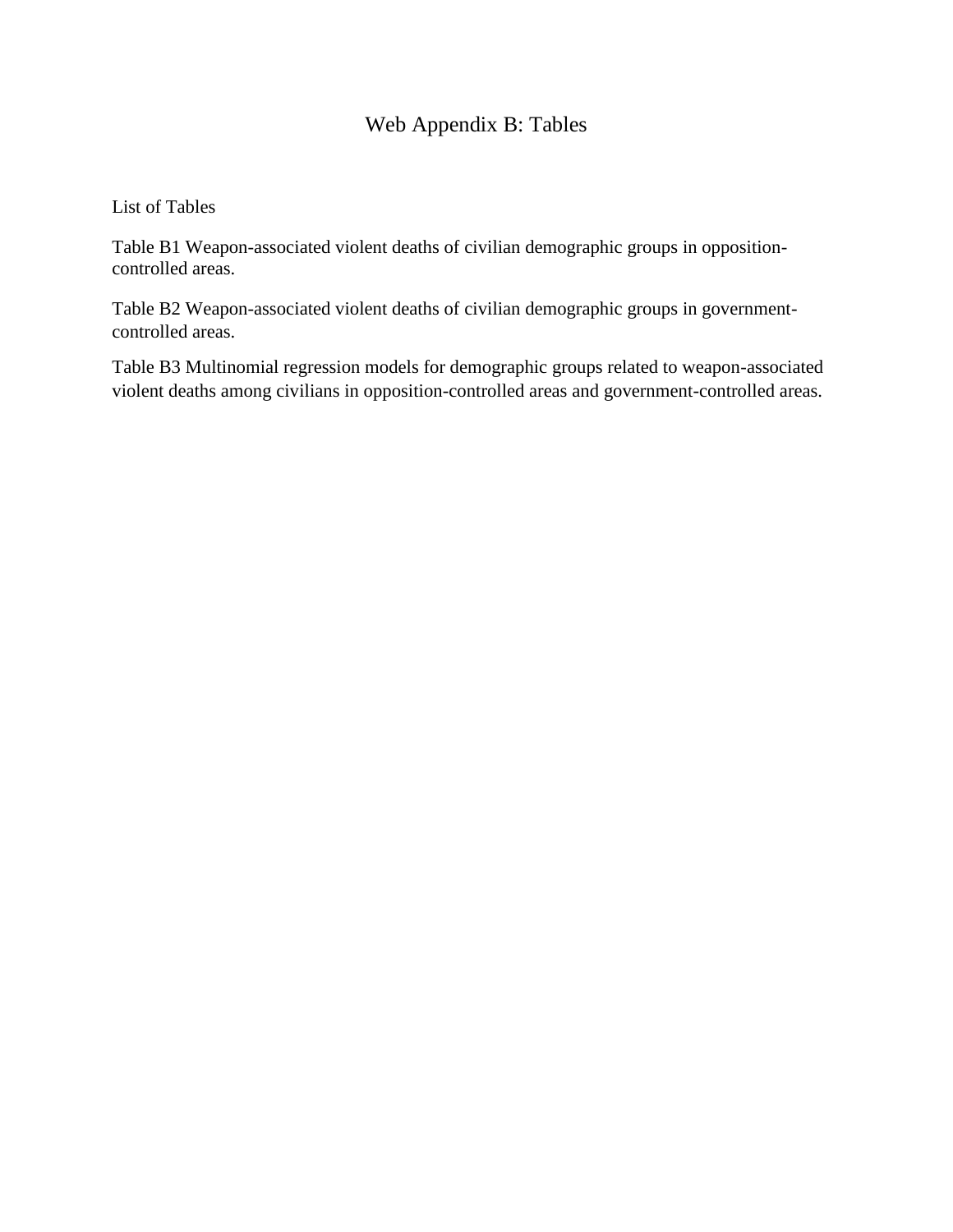|                                | Men     |      | Women |      | <b>Children</b> |      | <b>Total</b> |       |
|--------------------------------|---------|------|-------|------|-----------------|------|--------------|-------|
|                                | n       | %    | n     | %    | n               | $\%$ | n            | %     |
| Air bombardments               | 8675    | 15.2 | 2079  | 26.3 | 3945            | 31.6 | 14 699       | 18.9  |
| <b>Shells</b>                  | 16 4 34 | 28.7 | 3421  | 43.3 | 5423            | 43.4 | 25 278       | 32.6  |
| <b>Ground-level explosives</b> | 1666    | 2.9  | 163   | 2.1  | 395             | 3.2  | 2224         | 2.9   |
| <b>Shooting</b>                | 15 755  | 27.5 | 1251  | 15.8 | 1741            | 13.9 | 18747        | 24.1  |
| <b>Executions</b>              | 14 184  | 24.8 | 694   | 8.8  | 852             | 6.8  | 15 730       | 20.3  |
| <b>Chemical weapons</b>        | 544     | 1.0  | 297   | 3.8  | 128             | 1.0  | 969          | 1.2   |
| <b>Total</b>                   | 57 258  | 73.7 | 7905  | 10.2 | 12 484          | 16.1 | 77<br>647    | 100.0 |

Table B1 Weapon-associated violent deaths of civilian demographic groups in oppositioncontrolled areas.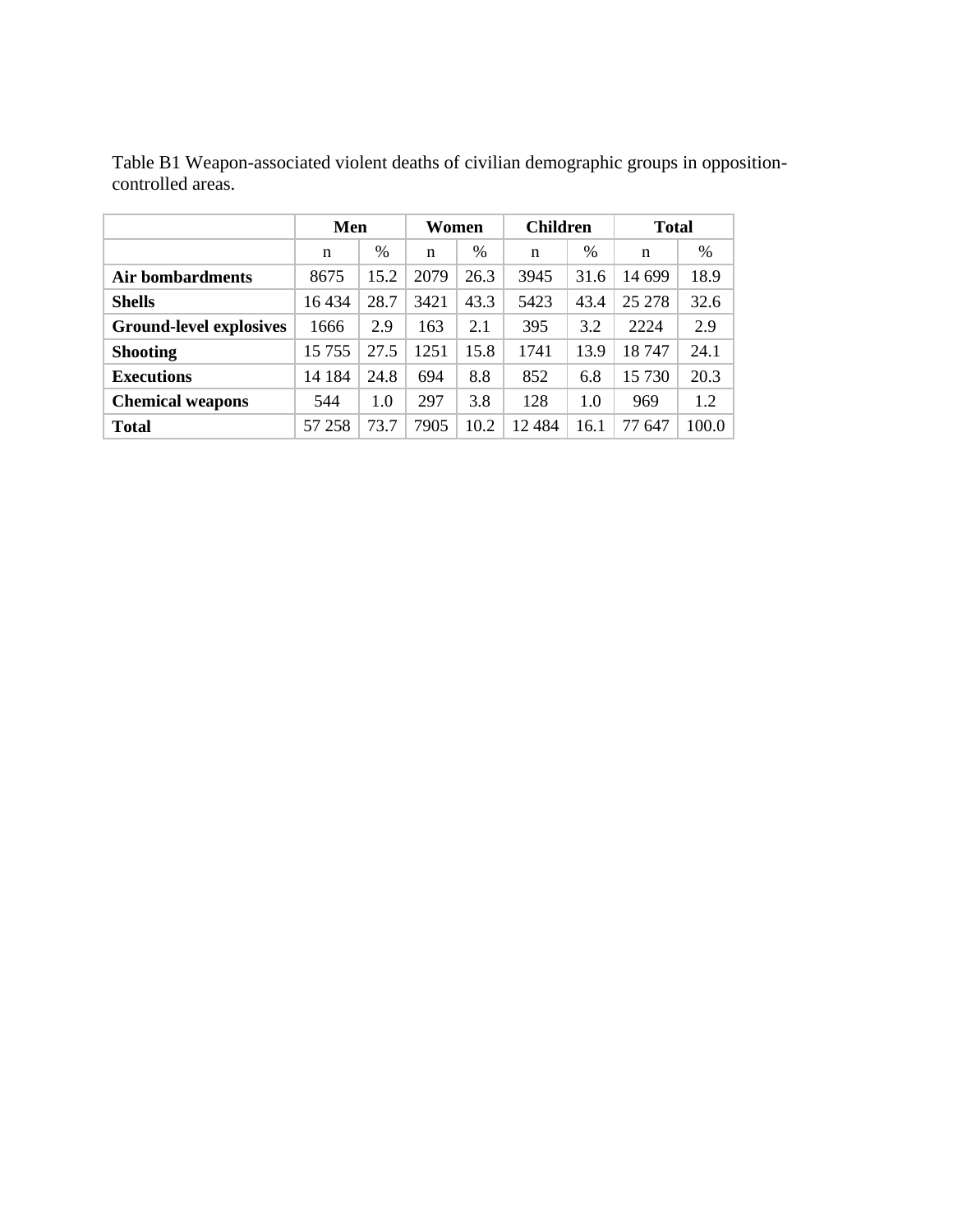|                                | Men |      | Women |      | <b>Children</b> |      | <b>Total</b> |      |
|--------------------------------|-----|------|-------|------|-----------------|------|--------------|------|
|                                | n   | $\%$ | n     | %    | n               | %    | n            | $\%$ |
| <b>Shells</b>                  | 313 | 43.7 | 103   | 65.2 | 175             | 65.1 | 591          | 51.7 |
| <b>Ground-level explosives</b> | 84  | 11.7 | 21    | 13.3 | 69              | 25.7 | 174          | 15.2 |
| <b>Shooting</b>                | 300 | 41.9 | 33    | 20.9 | 25              | 9.3  | 358          | 31.3 |
| Executions*                    | 19  | 2.7  |       | 0.6  | $\theta$        | 0.0  | 20           | 1.7  |
| <b>Total</b>                   | 716 | 62.6 | 158   | 13.8 | 269             | 23.5 | 1143         | 100  |

Table B2 Weapon-associated violent deaths of civilian demographic groups in governmentcontrolled areas.

\*Executions from the government-controlled areas are reported here though not included in the models due to very small numbers. No deaths by air bombardments or by chemical weapons were reported in these areas.